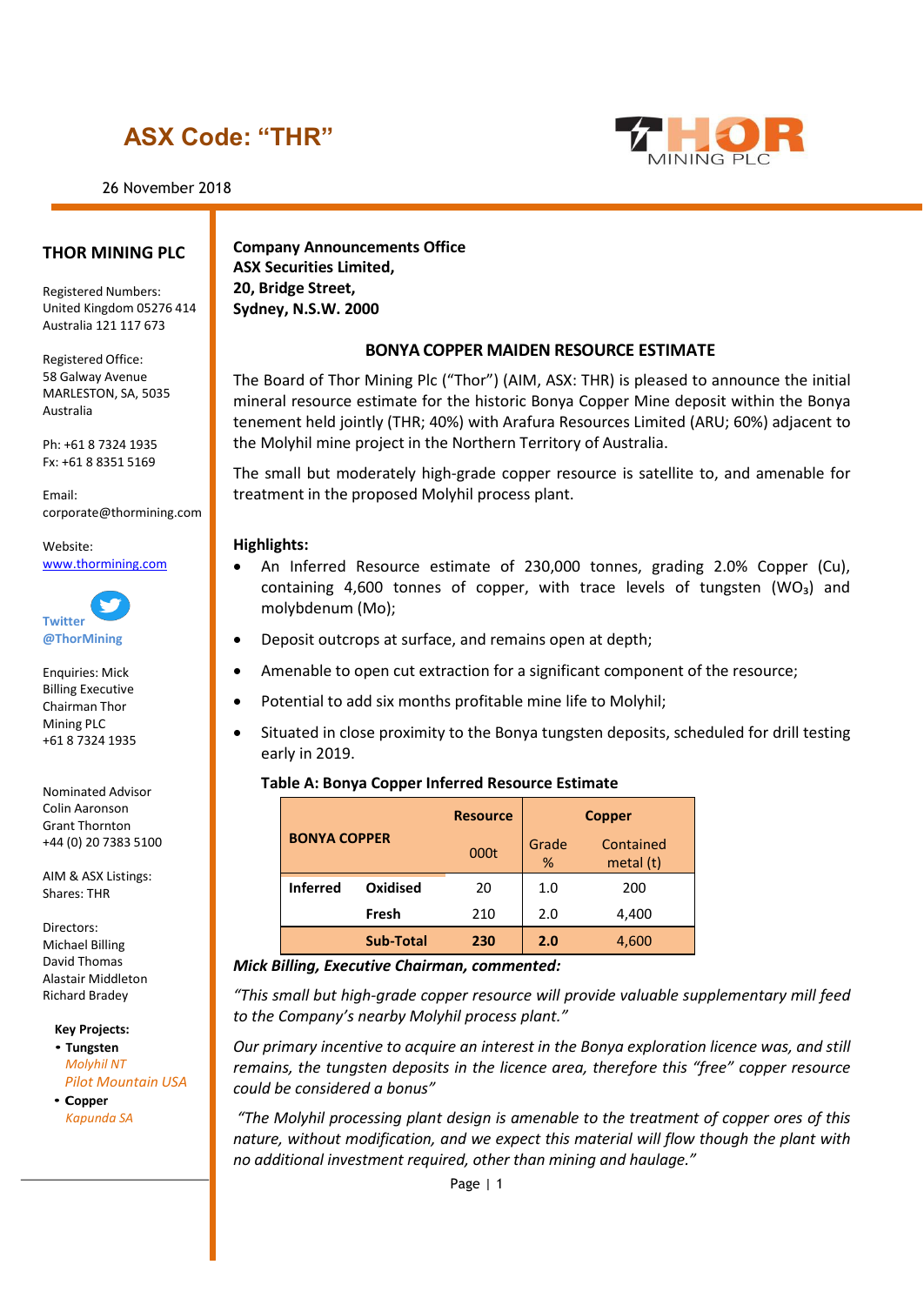*"This the first of what we believe will be series of satellite tungsten and copper deposits within economic trucking distance of Molyhil."*

*"In addition to the work on the copper deposit at Bonya, an external review of the vanadium deposits, also on the project licence, is in progress, and we expect to provide investors with an update on this shortly."* 

*"Nearby the Bonya copper deposit are several outcropping tungsten deposits which, upon completion of drill site access clearance, we plan to commence drilling, probably in February 2019."*



**Figure 1**: Cross Sectional diagram of the Bonya Copper deposit looking West



**Figure 2**: Bonya Project location plan with Bonya Copper Mine (coloured green).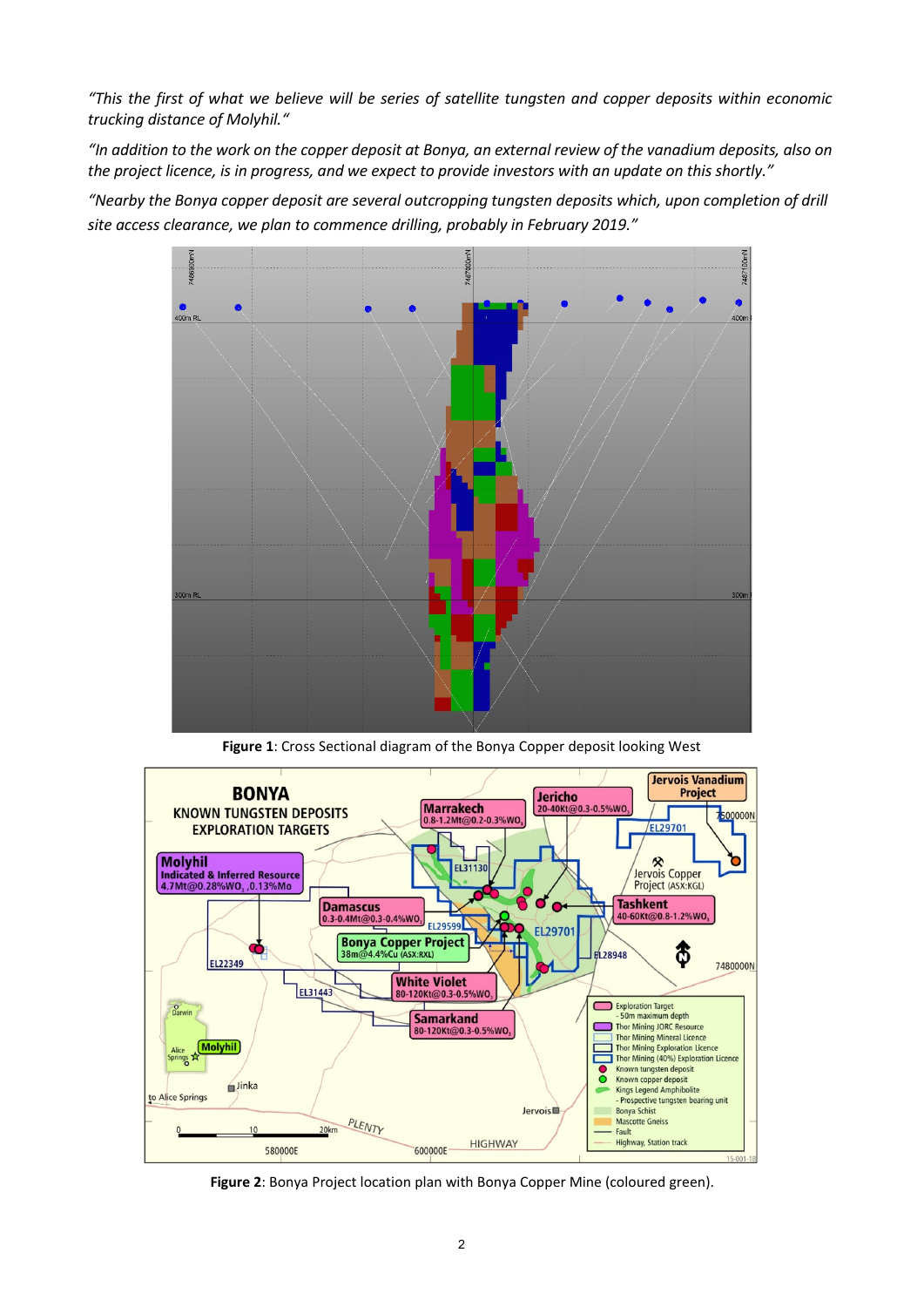## **Summary of Resource Estimate and Reporting Criteria**

### **Geology and geological interpretation**

The Bonya Deposit is located approximately 350km ENE of Alice Springs and approximately 30km east of Thor's 100% owned Molyhil deposit.

The geological setting of the Bonya copper deposit is of an interpreted metamorphosed Proterozoic aged volcanogenic massive sulphide system. Mineralisation is hosted within select units of the Bonya Schist. The rocks are interpreted to have been hydrothermally altered during the mineralisation event, and then strongly regionally metamorphosed to amphibolite grade. The target deposit is analogous to the nearby Jervois copper oxide and sulphide deposits.

The Cu mineralisation is comprised of predominantly stringer and matrix style chalcopyrite, pyrite and pyrrhotite hosted within quartz/biotite schist of the Bonya Metamorphics.

### **Drilling techniques and hole spacing**

The Bonya drill hole database used for the MRE (mineral resource estimate) contains a total of 15 holes for 1,910.5m of drilling. Comprising 13 RC (reverse circulation) holes and 2 DD (diamond drill) holes.

The majority of holes have been drilled at angles of between 55 - 60° and approximately perpendicular to the strike of the mineralisation. Hole BYRC020 is interpreted to have been drilled down plunge.

Geological and assay data for all drill holes was used in the geological interpretation and MRE.

#### **Sampling and sub-sampling**

Samples from RC drilling were collected over an average 1m interval and submitted for assay. Barren zones were sampled as 4m composites. RC samples were homogenised and subsampled by cone splitting at the drill rig.

Drill core was collected directly into trays, marked up by metre marks and secured as the drilling progressed. Core was cut firstly into half longitudinally along a consistent line, ensuring no bias in the cutting plane. Again, without bias, half core was then cut into two further segments. Depending on the hole, a half or quarter was then collected on a metre basis where possible but not less than 0.25m in length, determined by geological and lithological contacts.

#### **Sample analysis method**

All samples were sent to Australian Laboratory Services (ALS) in Alice Springs for preparation. The samples were sorted and dried. Primary preparation involved crushing the whole sample. The samples were split with a riffle splitter to obtain a sub-fraction which was then pulverised. Pulps were sent to Perth for analysis. A sub-sample of the pulp was digested and analysed via methods ME-ICP61 (0-1% Cu) and ME-OG62 (>1% Cu), which included a four acid digest with analysis by Inductively Coupled Plasma Optical (Atomic) Emission Spectrometry (ICP-AES). Internal laboratory QA uses CRM's, blanks, splits and replicates, along with 10% repeats. A limited number of field standards, blanks and duplicates have all been applied in the QAQC methodology. Sufficient accuracy and precision have been established for the type of mineralisation encountered and is appropriate for QAQC in the Resource Estimation.

## **Cut-off grades**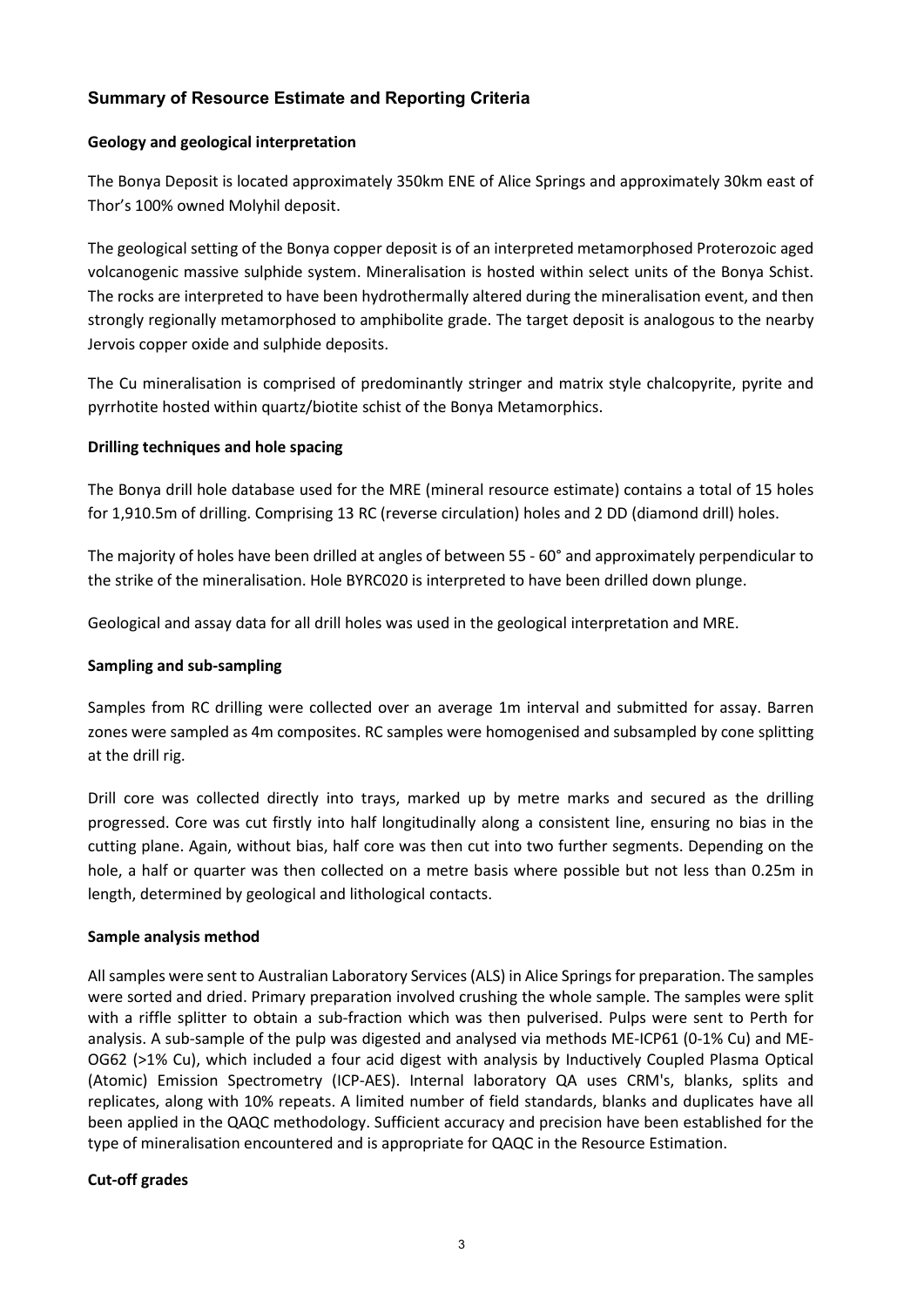The current Mineral Resource Inventory for the Bonya Deposit has been reported at a cut-off grade of 0.2% Cu. Top cuts were applied as follows:  $Cu - 10.0$ %, W  $- 300$  ppm, Mo  $- 80$  ppm.

#### **Estimation methodology**

A Mineralisation wireframe were generated in Micromine software using drill hole data supplied by Thor. Resource data was flagged with unique mineralisation domain codes as defined by the wireframe and composited to 1m lengths.

Grade continuity analysis was undertaken in Micromine software for Cu. W and Mo for the mineralised domain and models were generated in all three directions. Parameters were used in the block model estimation. A block model with a parent block size of 10x8x10m with sub-blocks of 2.5 x 2 x 2.5m has been used to adequately represent the mineralised volume, with sub blocks estimated at the parent block scale.

Density data was discussed with Thor and is consistent with expected values for the lithologies present and the degree of weathering. Within the block model, density has been assigned based on oxidation state.

#### **Classification criteria**

The resource classification has been applied to the Mineral Resource Estimate based on the drilling data spacing, grade and geological continuity, and data integrity. Portions of the model that have drill spacing of greater than 20m by 20m, and/or with lower levels of confidence in the estimation or potential impact of modifying factors have been classified as **Inferred Mineral Resources.** The classification reflects the view of the Competent Person.

### **Mining and Metallurgy**

It has been assumed that the traditional open cut mining method of drill, blast, load and haul will be used. No other mining assumptions have been made.

No metallurgical recoveries have been applied to the Mineral Resource Estimate.

#### **Eventual Economic Extraction**

It is the view of the Competent Person that at the time of estimation there are no known issues that could materially impact on the eventual extraction of the Mineral Resource.

For further information, please contact:

**THOR MINING PLC** Mick Billing Executive Chairman +61 8 7324 1935

#### **Competent Person's Report**

*The information in this release that relates to the Estimation and Reporting of Mineral Resources has been compiled by Dr Graeme McDonald. Dr McDonald acts as an independent consultant to Thor Mining PLC on the Bonya Mineral Resource estimation. Dr McDonald is a member of the Australasian Institute of Mining and Metallurgy and has sufficient experience with the style of mineralisation, deposit type under consideration and to the activities undertaken to qualify as a Competent Person as defined in the 2012 Edition of the "Australasian Code for Reporting of Exploration Results, Mineral Resources and Ore Reserves" (The JORC Code). Dr McDonald consents to the inclusion in this report of the contained technical information relating to the Mineral Resource Estimation in the form and context in which it appears*

*The information in this report that relates to exploration results is based on information compiled by*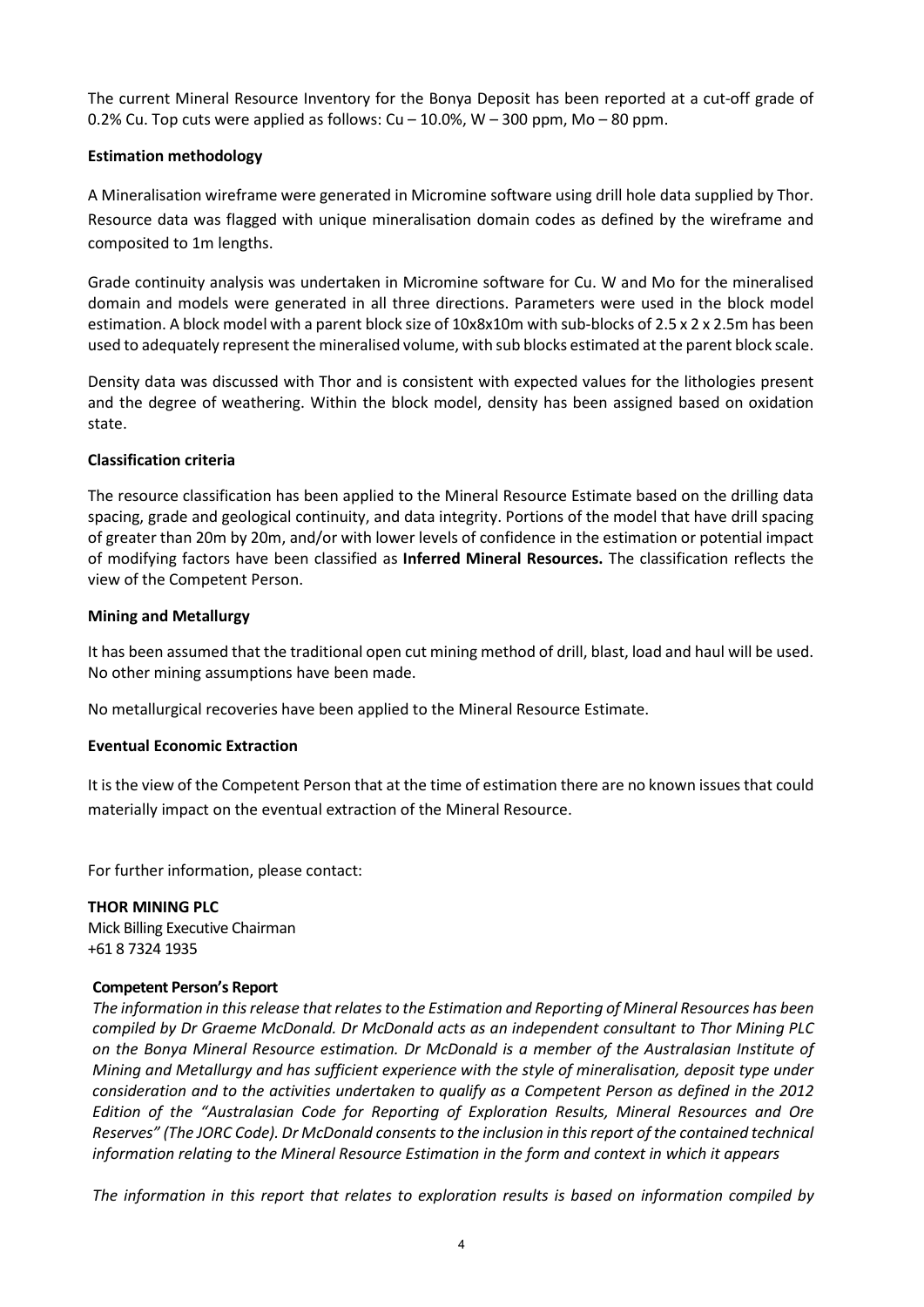*Richard Bradey, who holds a BSc in applied geology and an MSc in natural resource management and who is a Member of The Australasian Institute of Mining and Metallurgy. Mr Bradey is an employee of Thor Mining PLC. He has sufficient experience which is relevant to the style of mineralisation and type of deposit under consideration and to the activity which he is undertaking to qualify as a Competent Person as defined in the 2012 Edition of the 'Australasian Code for Reporting of Exploration Results, Mineral Resources and Ore Reserves'. Richard Bradey consents to the inclusion in the report of the matters based on his information in the form and context in which it appears.*

Updates on the Company's activities are regularly posted on Thor's website [www.thormining.com,](http://www.thormining.com/) which includes a facility to register to receive these updates by email, and on the Company's twitter page @ThorMining.

### *About Thor Mining PLC*

*Thor Mining PLC (AIM, ASX: THR) is a resources company quoted on the AIM Market of the London Stock Exchange and on ASX in Australia.*

*Thor holds 100% ofthe advanced Molyhil tungsten project in the Northern Territory of Australia, for which*  an *updated feasibility study in August 2018<sup>1</sup> suggested attractive returns.* 

*Thor also holds 100% of the Pilot Mountain tungsten project in Nevada USA which has a JORC 2012 Indicated and Inferred Resources Estimate² on 2 of the 4 known deposits. The US Department of the Interior has confirmed that tungsten, the primary resource mineral at Pilot Mountain, has been included in the final list of Critical Minerals 2018.*

*Thor is also acquiring up to a 60% interest Australian copper development company Environmental* Copper Recovery SA Pty Ltd, which in turn holds rights to earn up to a 75% interest in the mineral rights *and claims over the resource³ on the portion of the historic Kapunda copper mine in South Australia recoverable by way of in situ recovery.* 

*Thor has a material interest in Hawkstone Mining Limited, an Australian ASX listed company with a 100% Interest in a Lithium project in Arizona, USA.*

*Finally, Thor also holds a production royalty entitlement from the Spring Hill Gold project⁴ of:*

- A\$6 per ounce of gold produced from the Spring Hill tenements where the gold produced is sold for *up to A\$1,500 per ounce; and*
- *A\$14 per ounce of gold produced from the Spring Hill tenements where the gold produced is sold for amounts over A\$1,500 per ounce.*

#### Notes

- <sup>1</sup> Refer ASX and AIM announcement of 23 August 2018
- ² Refer AIM announcement of 22 May 2017 and ASX announcement of 23 May 2017
- <sup>3</sup> Refer AIM announcement of 10 February 2016 and ASX announcement of 12 February 2018
- ⁴ Refer AIM announcement of 26 February 2016 and ASX announcement of 29 February 2017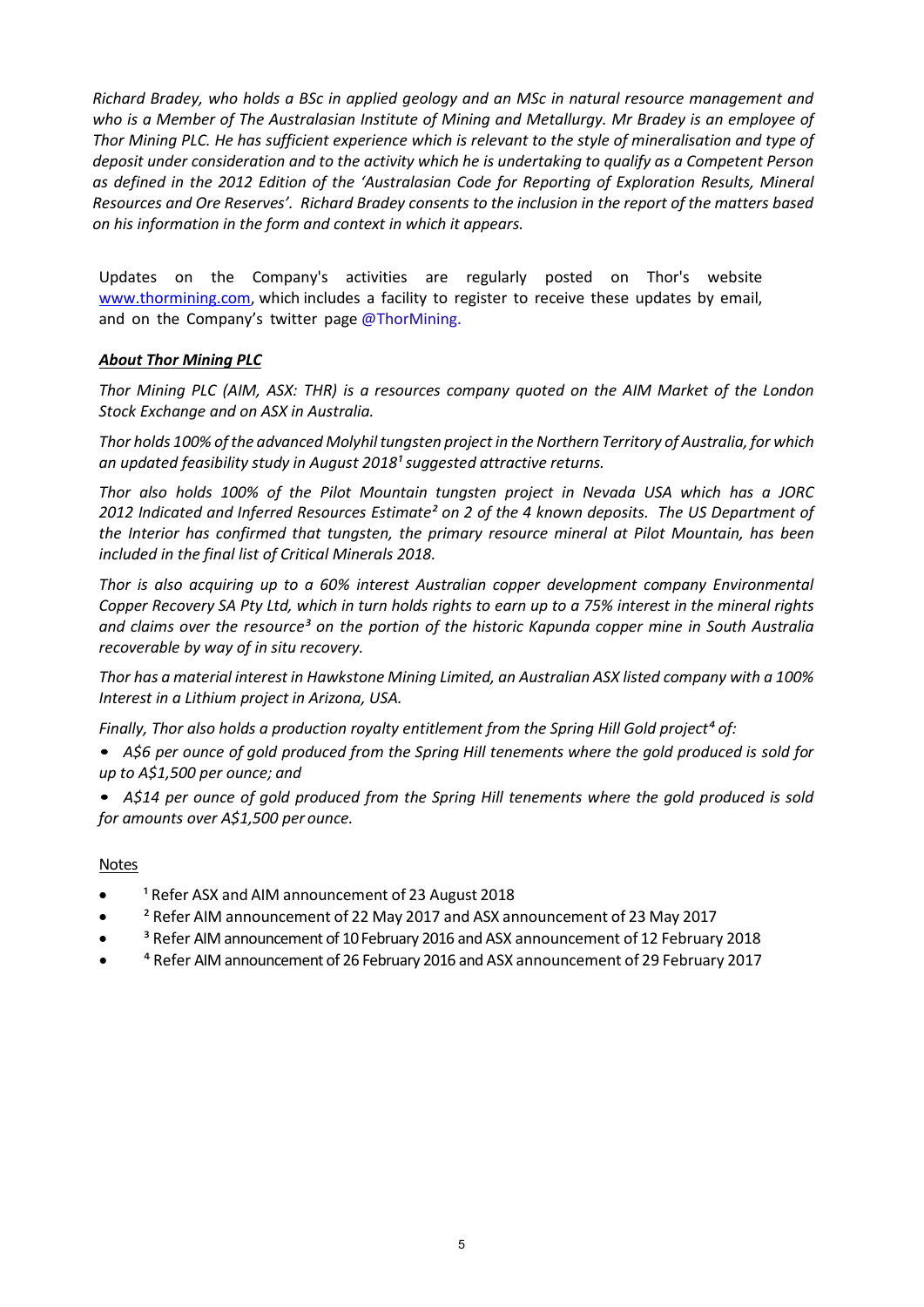# JORC Code, 2012 Edition – Table 1 report template

Section 1 Sampling Techniques and Data

(Criteria in this section apply to all succeeding sections.)

| <b>Criteria</b>               | <b>JORC Code explanation</b>                                                                                                                                                                                                                                                                                                                                                                                                                                                                                                                                                                                                                                                                                                                                                                                                                                                                                                                                                                                                                                                                                                    | <b>Commentary</b>                                                                                                                                                                                                                                                                                                                                                                                                                                                                                                                                                                                                                                                                                                                                                                                                                                                                                                                                                                                                                                                                                                                                                                                                                                                                                                                                                                                                                              |
|-------------------------------|---------------------------------------------------------------------------------------------------------------------------------------------------------------------------------------------------------------------------------------------------------------------------------------------------------------------------------------------------------------------------------------------------------------------------------------------------------------------------------------------------------------------------------------------------------------------------------------------------------------------------------------------------------------------------------------------------------------------------------------------------------------------------------------------------------------------------------------------------------------------------------------------------------------------------------------------------------------------------------------------------------------------------------------------------------------------------------------------------------------------------------|------------------------------------------------------------------------------------------------------------------------------------------------------------------------------------------------------------------------------------------------------------------------------------------------------------------------------------------------------------------------------------------------------------------------------------------------------------------------------------------------------------------------------------------------------------------------------------------------------------------------------------------------------------------------------------------------------------------------------------------------------------------------------------------------------------------------------------------------------------------------------------------------------------------------------------------------------------------------------------------------------------------------------------------------------------------------------------------------------------------------------------------------------------------------------------------------------------------------------------------------------------------------------------------------------------------------------------------------------------------------------------------------------------------------------------------------|
| Sampling<br>techniques        | Nature and quality of sampling (eg cut channels, random chips, or<br>specific specialised industry standard measurement tools appropriate<br>to the minerals under investigation, such as down hole gamma<br>sondes, or handheld XRF instruments, etc). These examples should<br>not be taken as limiting the broad meaning of sampling.<br>Include reference to measures taken to ensure sample representivity<br>$\bullet$<br>and the appropriate calibration of any measurement tools or systems<br>used.<br>Aspects of the determination of mineralisation that are Material to the<br>$\bullet$<br><b>Public Report.</b><br>In cases where 'industry standard' work has been done this would be<br>relatively simple (eg 'reverse circulation drilling was used to obtain 1<br>m samples from which 3 kg was pulverised to produce a 30 g charge<br>for fire assay'). In other cases more explanation may be required,<br>such as where there is coarse gold that has inherent sampling<br>problems. Unusual commodities or mineralisation types (eg<br>submarine nodules) may warrant disclosure of detailed information. | Reverse circulation (RC) and diamond (DD) drill techniques have<br>been employed.<br>Drillhole locations were picked up by handheld GPS. Logging of drill<br>$\bullet$<br>samples included lithology, weathering, texture, moisture and<br>contamination (as applicable). Sampling protocols and QAQC are as<br>per industry best practice procedures.<br>RC hole diameter was 5.5" (140 mm). Drill holes were generally<br>angled at -60 to intersect geology as close to perpendicular as<br>possible.<br>HQ3 DD holes were drilled and sampled only in areas of interest.<br>Drillhole locations were picked up by handheld GPS. Logging of drill<br>samples included lithology, weathering, texture, moisture and<br>contamination (as applicable). Sampling protocols and QAQC are as<br>per industry best practice procedures.<br>• RC drillholes were sampled on 1m intervals using a cone splitter.<br>Samples were sent to Australian Laboratory Services in Alice Springs<br>for sample preparation which included crushing to 10mm, drying and<br>pulverising (total prep) in LM5 units. The pulps were then sent to<br>Perth for analysis by methods ME-ICP61 (0-1% Cu) and ME-OG62<br>(>1% Cu), which included a four acid digest with analysis by<br>Inductively Coupled Plasma Optical (Atomic) Emission Spectrometry<br>(ICP-AES). Internal laboratory QA uses CRM's, blanks, splits and<br>replicates, along with 10% repeats |
| <b>Drilling</b><br>techniques | Drill type (eg core, reverse circulation, open-hole hammer, rotary air<br>$\bullet$<br>blast, auger, Bangka, sonic, etc) and details (eg core diameter, triple<br>or standard tube, depth of diamond tails, face-sampling bit or other<br>type, whether core is oriented and if so, by what method, etc).                                                                                                                                                                                                                                                                                                                                                                                                                                                                                                                                                                                                                                                                                                                                                                                                                       | Drilling techniques included Reverse Circulation (RC) with hole<br>diameter of 140mm face sampling hammer.<br>• Diamond drilling employed the HQ3 technique.                                                                                                                                                                                                                                                                                                                                                                                                                                                                                                                                                                                                                                                                                                                                                                                                                                                                                                                                                                                                                                                                                                                                                                                                                                                                                   |
| Drill sample<br>recovery      | • Method of recording and assessing core and chip sample recoveries<br>and results assessed.<br>Measures taken to maximise sample recovery and ensure<br>$\bullet$<br>representative nature of the samples.                                                                                                                                                                                                                                                                                                                                                                                                                                                                                                                                                                                                                                                                                                                                                                                                                                                                                                                     | RC drill recoveries were visually estimated from volume of sample<br>recovered. All sample recoveries reported by Rox were above 90% of<br>expected.<br>RC samples were visually checked for recovery, moisture and<br>contamination and notes made in the logs.                                                                                                                                                                                                                                                                                                                                                                                                                                                                                                                                                                                                                                                                                                                                                                                                                                                                                                                                                                                                                                                                                                                                                                               |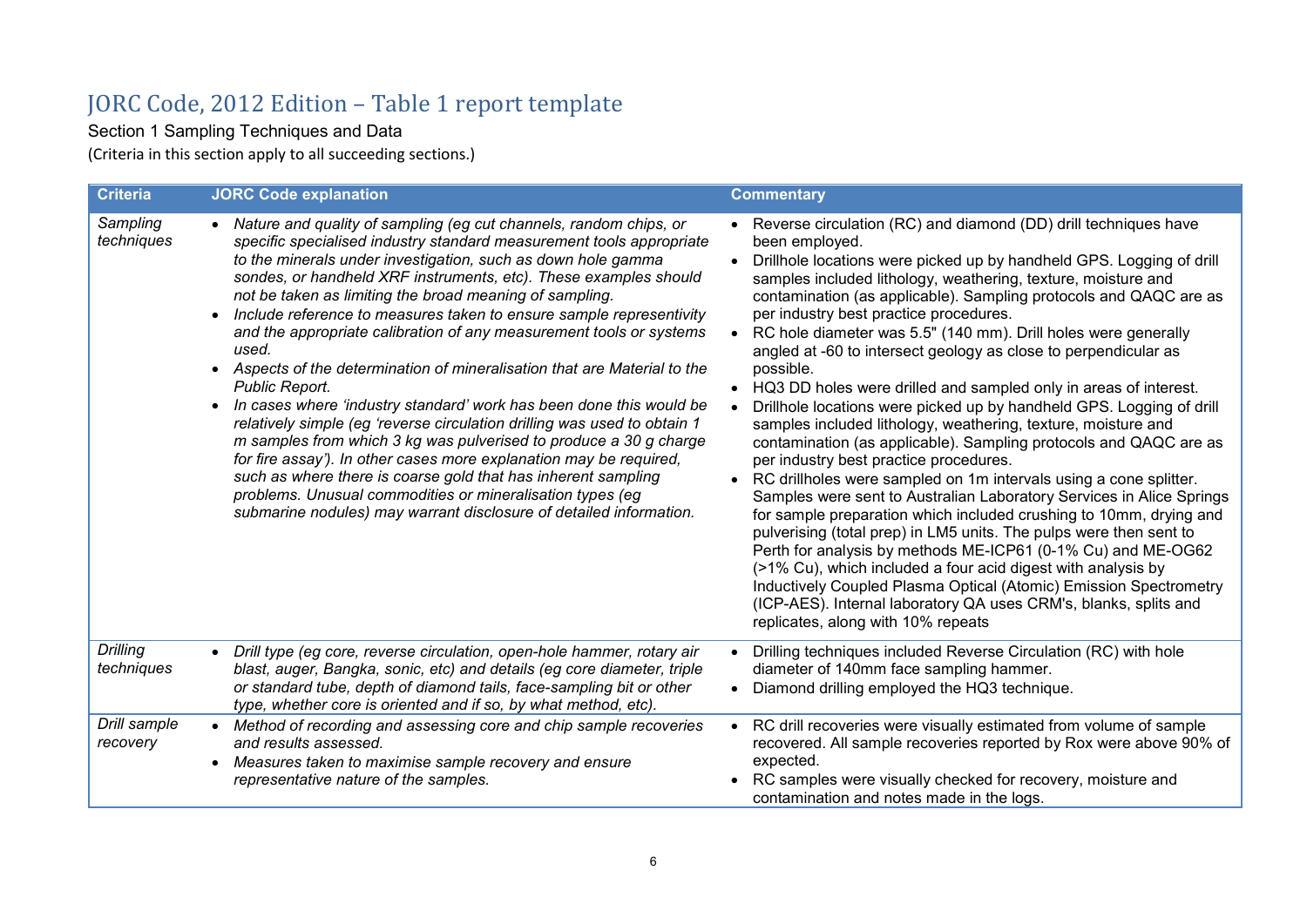| <b>Criteria</b>                                         | <b>JORC Code explanation</b>                                                                                                                                                                                                                                                                                                                                                                                                                                                                                                                                                                                                                                                                                                                | <b>Commentary</b>                                                                                                                                                                                                                                                                                                                                                                                                                                                                                                                                                                                                                                                                                                                                                                                                                                                                               |
|---------------------------------------------------------|---------------------------------------------------------------------------------------------------------------------------------------------------------------------------------------------------------------------------------------------------------------------------------------------------------------------------------------------------------------------------------------------------------------------------------------------------------------------------------------------------------------------------------------------------------------------------------------------------------------------------------------------------------------------------------------------------------------------------------------------|-------------------------------------------------------------------------------------------------------------------------------------------------------------------------------------------------------------------------------------------------------------------------------------------------------------------------------------------------------------------------------------------------------------------------------------------------------------------------------------------------------------------------------------------------------------------------------------------------------------------------------------------------------------------------------------------------------------------------------------------------------------------------------------------------------------------------------------------------------------------------------------------------|
|                                                         | • Whether a relationship exists between sample recovery and grade<br>and whether sample bias may have occurred due to preferential<br>loss/gain of fine/coarse material.                                                                                                                                                                                                                                                                                                                                                                                                                                                                                                                                                                    | • There were no issues recorded regarding DD recoveries with very<br>minimal core loss recorded in the logs.<br>There is no observable relationship between recovery and grade, and<br>$\bullet$<br>therefore no sample bias.                                                                                                                                                                                                                                                                                                                                                                                                                                                                                                                                                                                                                                                                   |
| Logging                                                 | Whether core and chip samples have been geologically and<br>$\bullet$<br>geotechnically logged to a level of detail to support appropriate<br>Mineral Resource estimation, mining studies and metallurgical<br>studies.<br>Whether logging is qualitative or quantitative in nature. Core (or<br>$\bullet$<br>costean, channel, etc) photography.<br>The total length and percentage of the relevant intersections logged.<br>$\bullet$                                                                                                                                                                                                                                                                                                     | Detailed geological logs have been carried out on all DD and RC drill<br>holes. The geological data is suitable for inclusion in a Mineral<br>Resource estimate.<br>Logging recorded lithology, mineralogy, mineralisation, weathering,<br>colour, and other sample features. RC chips are stored in plastic RC<br>chip trays.<br>All holes were logged in full.                                                                                                                                                                                                                                                                                                                                                                                                                                                                                                                                |
| Sub-sampling<br>techniques<br>and sample<br>preparation | If core, whether cut or sawn and whether quarter, half or all core<br>$\bullet$<br>taken.<br>• If non-core, whether riffled, tube sampled, rotary split, etc and<br>whether sampled wet or dry.<br>• For all sample types, the nature, quality and appropriateness of the<br>sample preparation technique.<br>Quality control procedures adopted for all sub-sampling stages to<br>$\bullet$<br>maximise representivity of samples.<br>Measures taken to ensure that the sampling is representative of the in<br>$\bullet$<br>situ material collected, including for instance results for field<br>duplicate/second-half sampling.<br>Whether sample sizes are appropriate to the grain size of the material<br>$\bullet$<br>being sampled. | RC samples were collected on the drill rig using a cone splitter. All of<br>the mineralised samples were collected dry, as noted in the drill logs<br>and database.<br>The field sample preparation followed industry best practice. This<br>involved collection of samples from the cone splitter and transfer to a<br>calico bag for despatch to the laboratory.<br>Very few standards and field duplicate samples were inserted into the<br>sample runs as is common at the initial stages of a project. No issues<br>were identified.<br>The sample sizes are considered more than adequate to ensure that<br>$\bullet$<br>there are no particle size effects relating to the grain size of the<br>mineralisation, which lies in the percentage range.<br>DD core was cut and either half or quarter core samples taken, with<br>$\bullet$<br>sample intervals between 0.25 - 1m in length. |
| Quality of<br>assay data<br>and<br>laboratory<br>tests  | The nature, quality and appropriateness of the assaying and<br>$\bullet$<br>laboratory procedures used and whether the technique is considered<br>partial or total.<br>• For geophysical tools, spectrometers, handheld XRF instruments, etc,<br>the parameters used in determining the analysis including instrument<br>make and model, reading times, calibrations factors applied and their<br>derivation, etc.<br>Nature of quality control procedures adopted (eg standards, blanks,<br>$\bullet$<br>duplicates, external laboratory checks) and whether acceptable levels<br>of accuracy (ie lack of bias) and precision have been established.                                                                                       | The analytical technique involved a four acid digest followed by multi-<br>element ICP/AES analysis (ALS analysis codes ME-ICP61 and ME-<br>OG62) and is considered a "complete" digest for most material types,<br>except certain chromite minerals.<br>No geophysical or portable analysis tools were used to determine<br>assay values stored in the database.<br>Internal laboratory control procedures involve duplicate assaying of<br>randomly selected assay pulps as well as internal laboratory<br>standards. All of these data were reported to the Rox and analysed<br>for consistency and any discrepancies.                                                                                                                                                                                                                                                                       |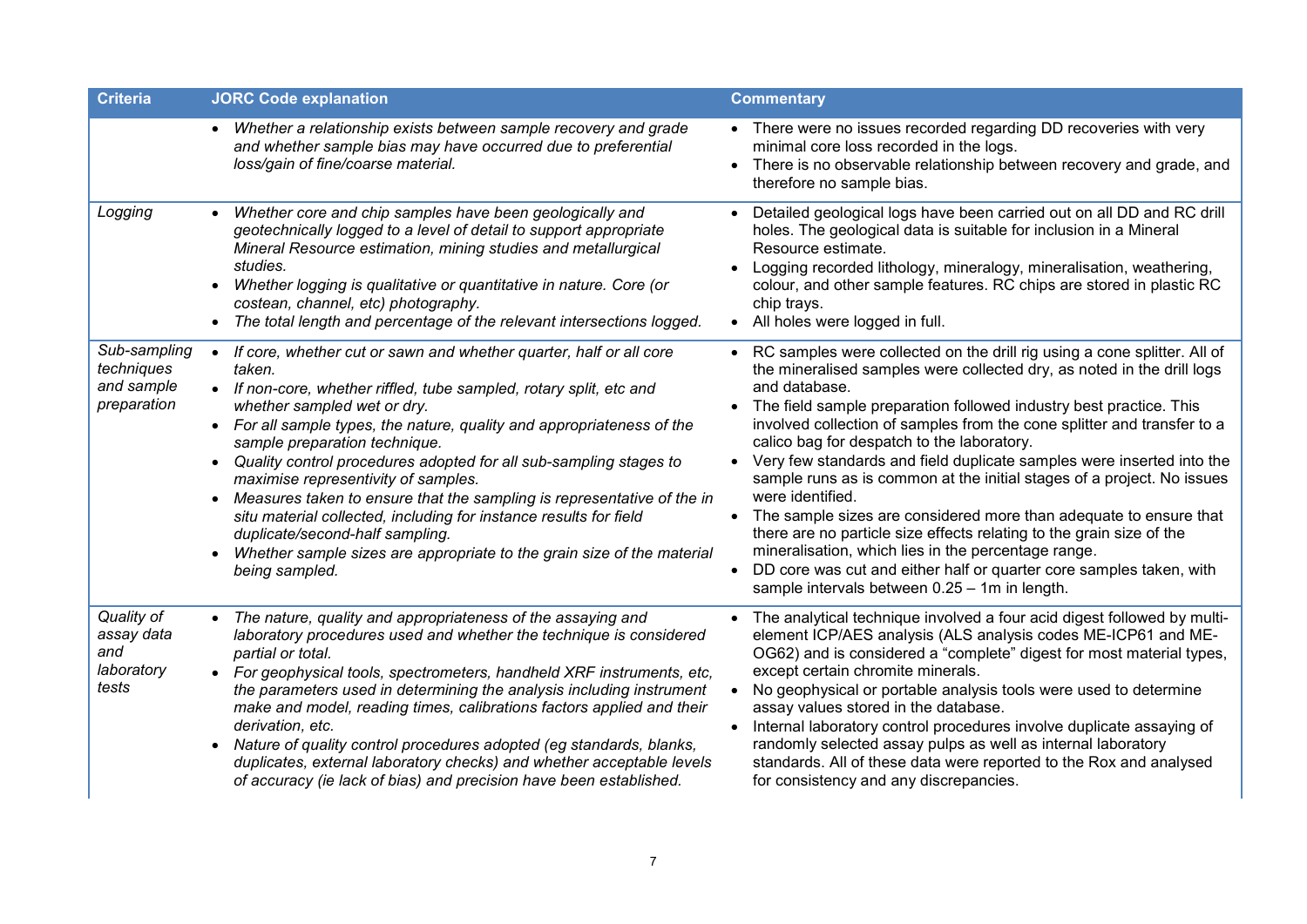| <b>Criteria</b>                                                     | <b>JORC Code explanation</b>                                                                                                                                                                                                                                                                                                                                                           | <b>Commentary</b>                                                                                                                                                                                                                                                                                                                                                                                                                                                           |
|---------------------------------------------------------------------|----------------------------------------------------------------------------------------------------------------------------------------------------------------------------------------------------------------------------------------------------------------------------------------------------------------------------------------------------------------------------------------|-----------------------------------------------------------------------------------------------------------------------------------------------------------------------------------------------------------------------------------------------------------------------------------------------------------------------------------------------------------------------------------------------------------------------------------------------------------------------------|
| Verification of<br>sampling and<br>assaying                         | The verification of significant intersections by either independent or<br>alternative company personnel.<br>• The use of twinned holes.<br>Documentation of primary data, data entry procedures, data<br>verification, data storage (physical and electronic) protocols.<br>Discuss any adjustment to assay data.<br>$\bullet$                                                         | • Senior technical personnel have visually inspected and verified the<br>significant drill intersections.<br>• No holes have been twinned at this stage.<br>Primary data was collected using a standard set of Excel templates<br>on Toughbook laptop computers in the field.<br>No adjustments or calibrations have been made to any assay data.<br>$\bullet$                                                                                                              |
| Location of<br>data points                                          | • Accuracy and quality of surveys used to locate drill holes (collar and<br>down-hole surveys), trenches, mine workings and other locations<br>used in Mineral Resource estimation.<br>Specification of the grid system used.<br>Quality and adequacy of topographic control.                                                                                                          | • A hand held GPS has been used to determine collar locations at this<br>stage.<br>The grid system is MGA_GDA94, zone 53 for easting, northing and<br>$\bullet$<br>RL.<br>The topographic surface was generated from digital terrain models<br>$\bullet$<br>generated from low level airborne geophysical surveys.                                                                                                                                                          |
| Data spacing<br>and<br>distribution                                 | Data spacing for reporting of Exploration Results.<br>$\bullet$<br>Whether the data spacing and distribution is sufficient to establish the<br>degree of geological and grade continuity appropriate for the Mineral<br>Resource and Ore Reserve estimation procedure(s) and<br>classifications applied.<br>Whether sample compositing has been applied.                               | • The nominal drill hole spacing is 20 metres between drill sections.<br>Some sections (but not all) have had more than one hole drilled.<br>The mineralisation and geology shows very good continuity from hole<br>to hole and will be sufficient to support the definition of a Mineral<br>Resource or Ore Reserve and the classifications contained in the<br>JORC Code (2012 Edition).<br>• All mineralised intervals reported were sampled at a one metre<br>interval. |
| Orientation of<br>data in<br>relation to<br>geological<br>structure | Whether the orientation of sampling achieves unbiased sampling of<br>possible structures and the extent to which this is known, considering<br>the deposit type.<br>• If the relationship between the drilling orientation and the orientation<br>of key mineralised structures is considered to have introduced a<br>sampling bias, this should be assessed and reported if material. | The host rock forms an interpreted fold with varying strike around the<br>nose of the fold. The drill orientations were planned to be<br>perpendicular to the strike direction at each location except at the<br>Bonya Mine where the trend of the mineralisation follows the fold axis<br>and transgresses the geology.<br>No sampling bias is believed to have been introduced.                                                                                           |
| Sample<br>security                                                  | The measures taken to ensure sample security.                                                                                                                                                                                                                                                                                                                                          | • Sample security was managed by the Rox. After preparation in the<br>field samples were packed into polyweave bags and transported by<br>the Company directly to the assay laboratory. The assay laboratory<br>audits the samples on arrival and reports any discrepancies back to<br>the Company. No such discrepancies occurred.                                                                                                                                         |
| Audits or<br>reviews                                                | • The results of any audits or reviews of sampling techniques and data.                                                                                                                                                                                                                                                                                                                | The only audits or reviews of the data associated with this drilling<br>occurred as part of this Mineral Resource Estimate.                                                                                                                                                                                                                                                                                                                                                 |

**Section 2 Reporting of Exploration Results**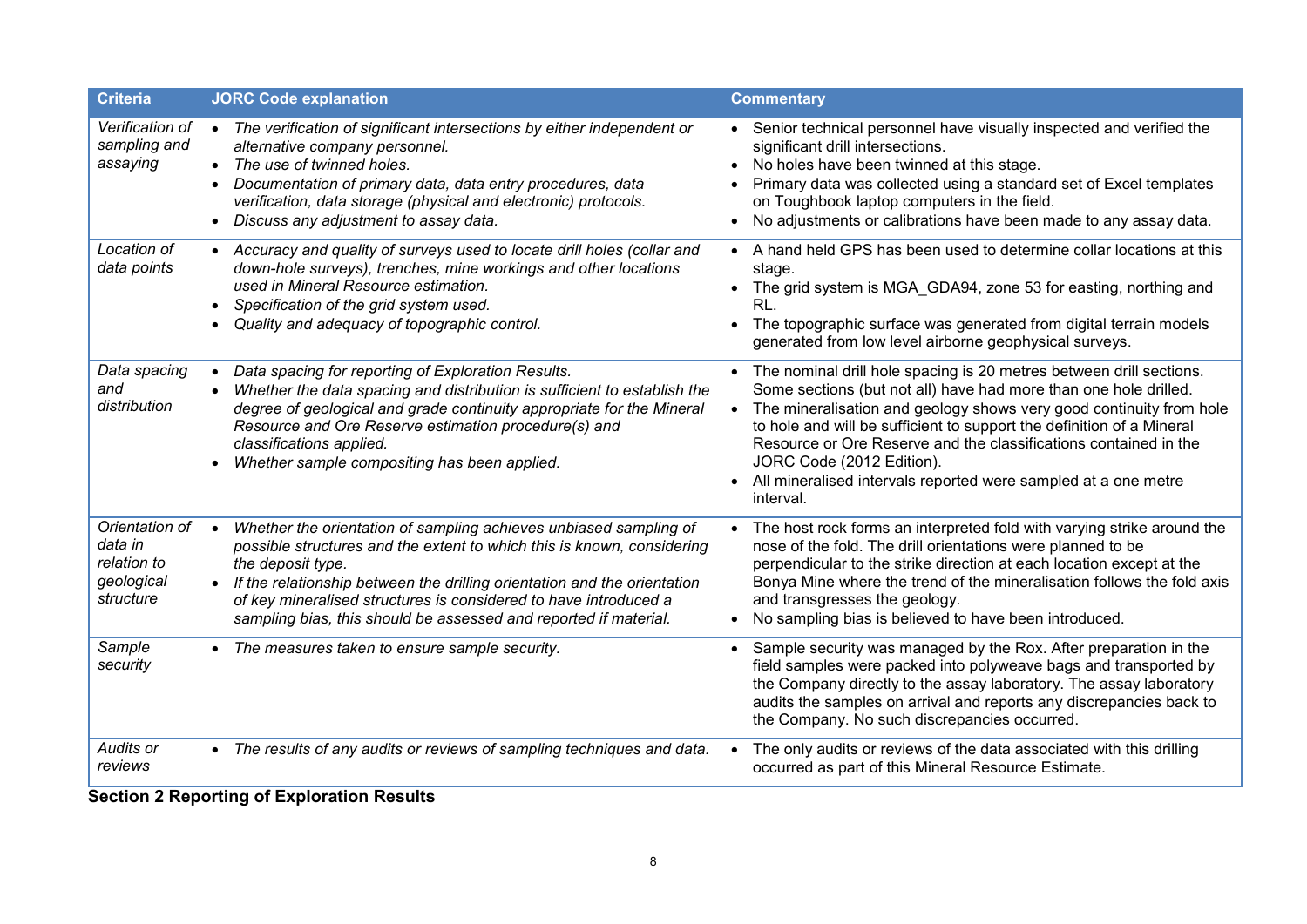(Criteria listed in the preceding section also apply to this section.)

| <b>Criteria</b>                                  | <b>JORC Code explanation</b>                                                                                                                                                                                                                                                                                                                                                                                                            | <b>Commentary</b>  |                          |                          |                                                                                                                                                                                                                                                                                                                 |                     |                      |              |                                                                                                                                                                                                                      |
|--------------------------------------------------|-----------------------------------------------------------------------------------------------------------------------------------------------------------------------------------------------------------------------------------------------------------------------------------------------------------------------------------------------------------------------------------------------------------------------------------------|--------------------|--------------------------|--------------------------|-----------------------------------------------------------------------------------------------------------------------------------------------------------------------------------------------------------------------------------------------------------------------------------------------------------------|---------------------|----------------------|--------------|----------------------------------------------------------------------------------------------------------------------------------------------------------------------------------------------------------------------|
| Mineral<br>tenement and<br>land tenure<br>status | Type, reference name/number, location and ownership including<br>agreements or material issues with third parties such as joint<br>ventures, partnerships, overriding royalties, native title interests,<br>historical sites, wilderness or national park and environmental<br>settings.<br>The security of the tenure held at the time of reporting along with any<br>known impediments to obtaining a licence to operate in the area. | exist.             |                          |                          | The tenements are in good standing and no known impediments                                                                                                                                                                                                                                                     |                     |                      |              | Copper mineralisation at Bonya is located within Exploration License<br>EL29701 in the Northern Territory. Thor has recently acquired a 40%<br>interest in EL29701. Arafura Resources Limited retain a 60% interest. |
| Exploration<br>done by other<br>parties          | • Acknowledgment and appraisal of exploration by other parties.                                                                                                                                                                                                                                                                                                                                                                         | $\bullet$          |                          |                          | No modern exploration for copper has been done in the Bonya<br>tenement area. Previous exploration involved rock chip sampling of<br>outcrops and shallow vertical RAB drilling along one access track.                                                                                                         |                     |                      |              |                                                                                                                                                                                                                      |
| Geology                                          | Deposit type, geological setting and style of mineralisation.<br>$\bullet$                                                                                                                                                                                                                                                                                                                                                              |                    |                          |                          | The geological setting is of an interpreted metamorphosed<br>Proterozoic aged volcanogenic massive sulphide system.<br>Mineralisation is hosted within select units of the Bonya Schist. The<br>amphibolite grade. The target deposit is analogous to the nearby<br>Jervois copper oxide and sulphide deposits. |                     |                      |              | rocks are interpreted to have been hydrothermally altered during the<br>mineralisation event, and then strongly regionally metamorphosed to                                                                          |
| Drill hole                                       | • A summary of all information material to the understanding of the                                                                                                                                                                                                                                                                                                                                                                     |                    |                          |                          |                                                                                                                                                                                                                                                                                                                 |                     |                      |              | Total                                                                                                                                                                                                                |
| Information                                      | exploration results including a tabulation of the following information                                                                                                                                                                                                                                                                                                                                                                 | Hole ID<br>BYRC008 | <b>Type</b><br><b>RC</b> | <b>Easting</b><br>609379 | <b>Northing</b><br>7486978                                                                                                                                                                                                                                                                                      | <b>RL</b><br>405.31 | <b>Azimuth</b><br>10 | Dip<br>$-60$ | Depth<br>60                                                                                                                                                                                                          |
|                                                  | for all Material drill holes:<br>o easting and northing of the drill hole collar                                                                                                                                                                                                                                                                                                                                                        | BYRC009            | <b>RC</b>                | 609379                   | 7486962                                                                                                                                                                                                                                                                                                         | 405.20              | 10                   | $-60$        | 98                                                                                                                                                                                                                   |
|                                                  | elevation or RL (Reduced Level - elevation above sea level in<br>$\circ$                                                                                                                                                                                                                                                                                                                                                                | BYRC010            | <b>RC</b>                | 609347                   | 7487000                                                                                                                                                                                                                                                                                                         | 404.71              | 60                   | -60          | 78                                                                                                                                                                                                                   |
|                                                  | metres) of the drill hole collar<br>dip and azimuth of the hole<br>$\circ$<br>down hole length and interception depth<br>$\circ$<br>$\circ$ hole length.                                                                                                                                                                                                                                                                                | BYRC011            | <b>RC</b>                | 609423                   | 7487005                                                                                                                                                                                                                                                                                                         | 407.16              | 195                  | $-55$        | 41                                                                                                                                                                                                                   |
|                                                  |                                                                                                                                                                                                                                                                                                                                                                                                                                         | BYRC012            | <b>RC</b>                | 609402                   | 7487033                                                                                                                                                                                                                                                                                                         | 407.04              | 195                  | $-60$        | 114                                                                                                                                                                                                                  |
|                                                  |                                                                                                                                                                                                                                                                                                                                                                                                                                         | BYRC013            | <b>RC</b>                | 609357                   | 7487014                                                                                                                                                                                                                                                                                                         | 405.12              | 180                  | $-60$        | 102                                                                                                                                                                                                                  |
|                                                  |                                                                                                                                                                                                                                                                                                                                                                                                                                         | BYRC014            | <b>RC</b>                | 609399                   | 7487063                                                                                                                                                                                                                                                                                                         | 407.44              | 180                  | $-60$        | 150                                                                                                                                                                                                                  |
|                                                  | • If the exclusion of this information is justified on the basis that the                                                                                                                                                                                                                                                                                                                                                               | BYRC015            | <b>RC</b>                | 609420                   | 7487083                                                                                                                                                                                                                                                                                                         | 408.36              | 180                  | $-45$        | 143                                                                                                                                                                                                                  |
|                                                  | information is not Material and this exclusion does not detract from                                                                                                                                                                                                                                                                                                                                                                    | BYRC016            | <b>RC</b>                | 609419                   | 7487017                                                                                                                                                                                                                                                                                                         | 407.39              | 180                  | -60          | 72                                                                                                                                                                                                                   |
|                                                  | the understanding of the report, the Competent Person should clearly<br>explain why this is the case.                                                                                                                                                                                                                                                                                                                                   | BYRC017            | <b>RC</b>                | 609445                   | 7487053                                                                                                                                                                                                                                                                                                         | 409.02              | 182                  | $-45$        | 102                                                                                                                                                                                                                  |
|                                                  |                                                                                                                                                                                                                                                                                                                                                                                                                                         | BYRC018            | <b>RC</b>                | 609380                   | 7486915                                                                                                                                                                                                                                                                                                         | 405.66              | 360                  | $-50$        | 177                                                                                                                                                                                                                  |
|                                                  |                                                                                                                                                                                                                                                                                                                                                                                                                                         | BYRC019            | <b>RC</b>                | 609313                   | 7487071                                                                                                                                                                                                                                                                                                         | 405                 | 145                  | $-60$        | 123                                                                                                                                                                                                                  |
|                                                  |                                                                                                                                                                                                                                                                                                                                                                                                                                         | BYRC020            | <b>RC</b>                | 609430                   | 7487005                                                                                                                                                                                                                                                                                                         | 407                 | 256                  | $-65$        | 150                                                                                                                                                                                                                  |
|                                                  |                                                                                                                                                                                                                                                                                                                                                                                                                                         | BYD001             | <b>DD</b>                | 609380                   | 7486895                                                                                                                                                                                                                                                                                                         | 405.89              | 5                    | $-50$        | 260                                                                                                                                                                                                                  |
|                                                  |                                                                                                                                                                                                                                                                                                                                                                                                                                         | <b>BYD002</b>      | <b>DD</b>                | 609388                   | 7487096                                                                                                                                                                                                                                                                                                         | 407.46              | 169                  | $-60$        | 240.5                                                                                                                                                                                                                |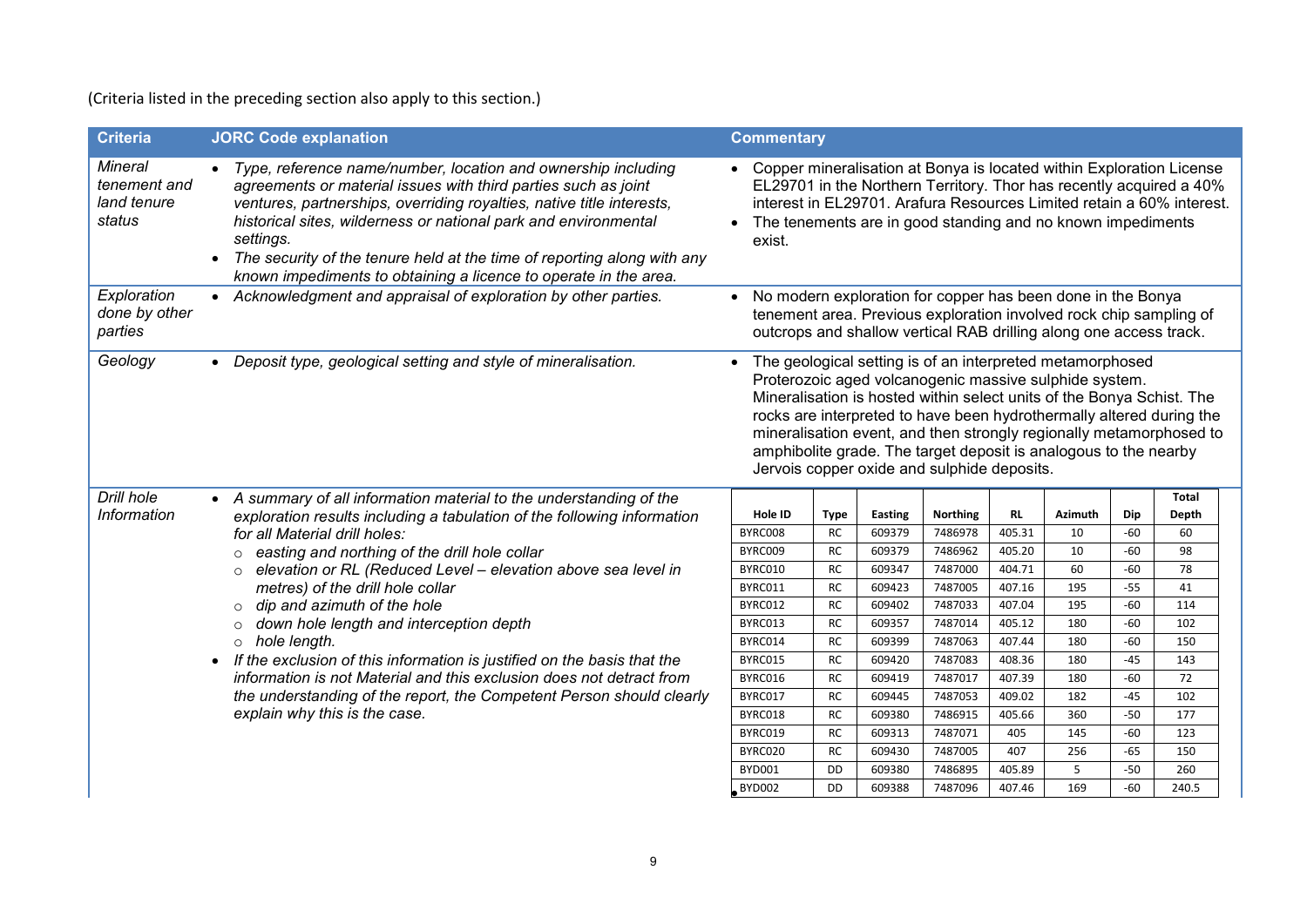| <b>Criteria</b>                                                                 | <b>JORC Code explanation</b>                                                                                                                                                                                                                                                                                                                                                                                                                                                                                                                                                                                | <b>Commentary</b>                                                                                                                                                                                                                                                                                                                                                              |
|---------------------------------------------------------------------------------|-------------------------------------------------------------------------------------------------------------------------------------------------------------------------------------------------------------------------------------------------------------------------------------------------------------------------------------------------------------------------------------------------------------------------------------------------------------------------------------------------------------------------------------------------------------------------------------------------------------|--------------------------------------------------------------------------------------------------------------------------------------------------------------------------------------------------------------------------------------------------------------------------------------------------------------------------------------------------------------------------------|
| Data<br>aggregation<br>methods                                                  | • In reporting Exploration Results, weighting averaging techniques,<br>maximum and/or minimum grade truncations (eg cutting of high<br>grades) and cut-off grades are usually Material and should be stated.<br>Where aggregate intercepts incorporate short lengths of high grade<br>$\bullet$<br>results and longer lengths of low grade results, the procedure used<br>for such aggregation should be stated and some typical examples of<br>such aggregations should be shown in detail.<br>The assumptions used for any reporting of metal equivalent values<br>$\bullet$<br>should be clearly stated. | • All reported analysis intervals have been length weighted to 1 metre.<br>No top cuts have been applied. A lower cut-off of 1.0% Cu has been<br>applied, with up to 2m of internal dilution allowed.<br>• High grade intervals internal to broader zones of mineralisation are<br>reported as included intervals.<br>• No metal equivalent values have been used or reported. |
| Relationship<br>between<br>mineralisation<br>widths and<br>intercept<br>lengths | These relationships are particularly important in the reporting of<br>$\bullet$<br><b>Exploration Results.</b><br>• If the geometry of the mineralisation with respect to the drill hole<br>angle is known, its nature should be reported.<br>• If it is not known and only the down hole lengths are reported, there<br>should be a clear statement to this effect (eg 'down hole length, true<br>width not known').                                                                                                                                                                                       | The attitude of the targeted mineralisation was unknown, but<br>suspected to be steeply dipping. Drillhole azimuths were planned to<br>be perpendicular to strike. Given the angle of the drill holes and the<br>interpreted steep dip of the host rocks and mineralisation, reported<br>intercepts will be more than true width.                                              |
| Diagrams                                                                        | • Appropriate maps and sections (with scales) and tabulations of<br>intercepts should be included for any significant discovery being<br>reported These should include, but not be limited to a plan view of<br>drill hole collar locations and appropriate sectional views.                                                                                                                                                                                                                                                                                                                                | • Refer to Figures and Tables in the text.                                                                                                                                                                                                                                                                                                                                     |
| <b>Balanced</b><br>reporting                                                    | Where comprehensive reporting of all Exploration Results is not<br>$\bullet$<br>practicable, representative reporting of both low and high grades<br>and/or widths should be practiced to avoid misleading reporting of<br><b>Exploration Results.</b>                                                                                                                                                                                                                                                                                                                                                      | • Likely mineralised sections have been analysed at 1m intervals, while<br>other sections have been sampled with 4m composites.                                                                                                                                                                                                                                                |
| Other<br>substantive<br>exploration<br>data                                     | Other exploration data, if meaningful and material, should be reported<br>including (but not limited to): geological observations; geophysical<br>survey results; geochemical survey results; bulk samples - size and<br>method of treatment; metallurgical test results; bulk density,<br>groundwater, geotechnical and rock characteristics; potential<br>deleterious or contaminating substances.                                                                                                                                                                                                        | Selected RC holes have been cased with PVC for future downhole<br>electro-magnetic geophysical surveying.                                                                                                                                                                                                                                                                      |
| Further work                                                                    | The nature and scale of planned further work (eg tests for lateral<br>$\bullet$<br>extensions or depth extensions or large-scale step-out drilling).<br>Diagrams clearly highlighting the areas of possible extensions,<br>$\bullet$<br>including the main geological interpretations and future drilling areas,<br>provided this information is not commercially sensitive.<br><b>Section 3 Estimation and Reporting of Mineral Resources</b>                                                                                                                                                              | • Further drilling is warranted to locate extensions to mineralisation<br>both at depth and along strike. In addition further geophysics may be<br>considered as a targeting tool if appropriate.                                                                                                                                                                              |

**Section 3 Estimation and Reporting of Mineral Resources**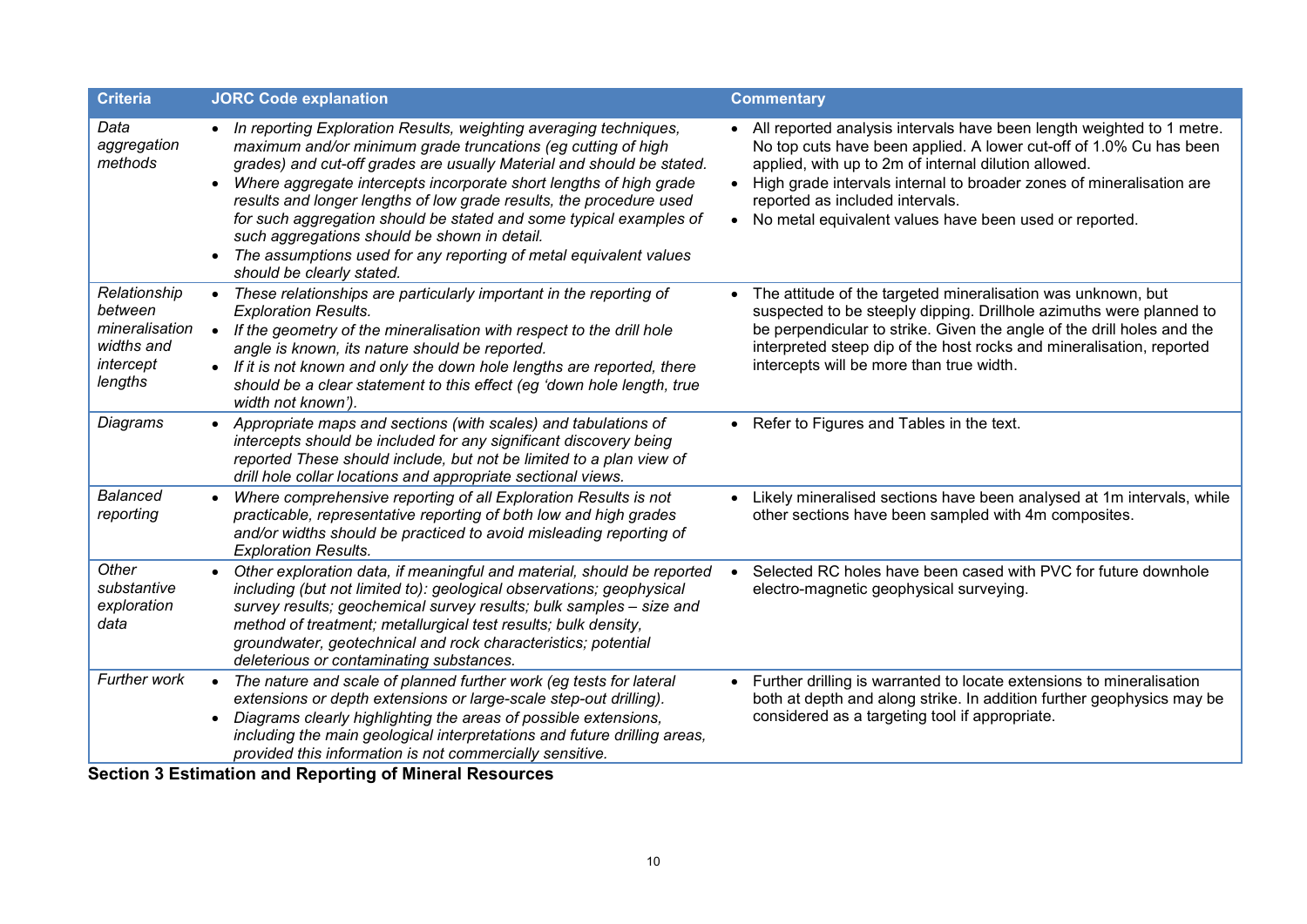(Criteria listed in section 1, and where relevant in section 2, also apply to this section.)

| <b>Criteria</b>              | <b>JORC Code explanation</b>                                                                                                                                                                                                                                                                                                                                                                                               | <b>Commentary</b>                                                                                                                                                                                                                                                                                                                                                                                                                                                                                                                                                                                                                                                                                                                                                                                                                                                                                                                                                                                                                                 |
|------------------------------|----------------------------------------------------------------------------------------------------------------------------------------------------------------------------------------------------------------------------------------------------------------------------------------------------------------------------------------------------------------------------------------------------------------------------|---------------------------------------------------------------------------------------------------------------------------------------------------------------------------------------------------------------------------------------------------------------------------------------------------------------------------------------------------------------------------------------------------------------------------------------------------------------------------------------------------------------------------------------------------------------------------------------------------------------------------------------------------------------------------------------------------------------------------------------------------------------------------------------------------------------------------------------------------------------------------------------------------------------------------------------------------------------------------------------------------------------------------------------------------|
| Database<br>integrity        | • Measures taken to ensure that data has not been corrupted by, for<br>example, transcription or keying errors, between its initial collection<br>and its use for Mineral Resource estimation purposes.<br>Data validation procedures used.                                                                                                                                                                                | • A data check of source assay data and survey data has been<br>undertaken and compared to the database. No translation issues<br>have been identified. The data was validated during the interpretation<br>of the mineralisation, with no significant errors identified. Only RC and<br>DD holes have been included in the MRE.<br>Data validation processes are in place and run upon import into<br>Micromine to be used for the MRE. Checks included: missing<br>intervals, overlapping intervals and any depth errors.<br>• A DEM topography to DGPS collar check has been completed.                                                                                                                                                                                                                                                                                                                                                                                                                                                        |
| Site visits                  | Comment on any site visits undertaken by the Competent Person and<br>$\bullet$<br>the outcome of those visits.<br>• If no site visits have been undertaken indicate why this is the case.                                                                                                                                                                                                                                  | No Site visits by the CP have been undertaken at this stage due to<br>the current lack of field activity in the area.                                                                                                                                                                                                                                                                                                                                                                                                                                                                                                                                                                                                                                                                                                                                                                                                                                                                                                                             |
| Geological<br>interpretation | Confidence in (or conversely, the uncertainty of) the geological<br>interpretation of the mineral deposit.<br>• Nature of the data used and of any assumptions made.<br>The effect, if any, of alternative interpretations on Mineral Resource<br>estimation.<br>The use of geology in guiding and controlling Mineral Resource<br>$\bullet$<br>estimation.<br>The factors affecting continuity both of grade and geology. | The geological interpretation is considered weak due to the small<br>number of drill holes and nature of the mineralisation. The<br>mineralisation is hosted within the Bunya schist.<br>Diamond drill core and reverse circulation drill holes have been used<br>in the MRE. Lithology, structure, alteration and mineralisation data<br>has been used to generate the mineralisation model. The primary<br>assumption is that the mineralisation is hosted within structurally<br>controlled locations on the southern limb of steeply plunging fold<br>structure.<br>Due to the close spaced nature of the drilling data and the preliminary<br>nature of the project, no alternative interpretations have been<br>considered at this stage.<br>• The mineralisation interpretation is based on a copper cut-off grade of<br>0.1% Cu.<br>• The mineralisation appears to be pipe like and plunge in a similar<br>direction to the associated fold structure. A single grade domain has<br>been identified and estimated using a hard boundary. |
| <b>Dimensions</b>            | The extent and variability of the Mineral Resource expressed as<br>$\bullet$<br>length (along strike or otherwise), plan width, and depth below<br>surface to the upper and lower limits of the Mineral Resource.                                                                                                                                                                                                          | • The Cu mineralisation is hosted within a pipe like structure with a<br>strike length of approximately 50m and width of approximately 30m.<br>• The mineralisation outcrops at surface and has been modelled to a<br>depth of 150m below surface.<br>• The mineralisation plunges at approximately 70 degrees to the west.                                                                                                                                                                                                                                                                                                                                                                                                                                                                                                                                                                                                                                                                                                                       |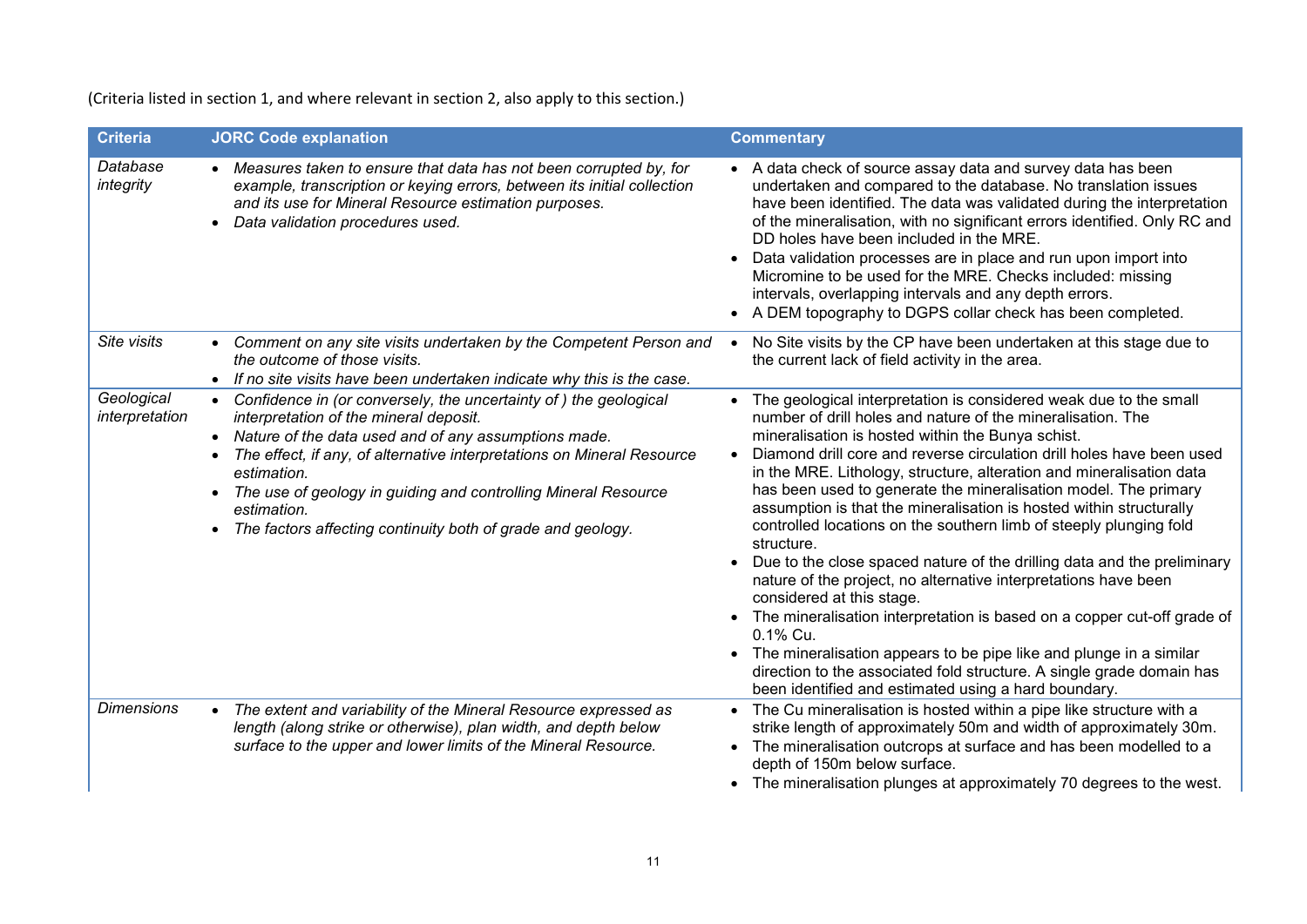| <b>Criteria</b>                           | <b>JORC Code explanation</b>                                                                                                                                                                                                                                                                                                                                                                                                                                                                                                                                                                                                                                                                                                                                                                                                                                                                                                                                                                                                                                                                                                                                                                                                                                                                                                                                                                                         | <b>Commentary</b>                                                                                                                                                                                                                                                                                                                                                                                                                                                                                                                                                                                                                                                                                                                                                                                                                                                                                                                                                                                                                                                                                                                                                                                                                                                                                                                                                                                                                                                                                                                                                                                                                                                                                                                                                                                                                                                                                                                                                                                                                                                                                                                                                                                                                                                                                                                                                                         |
|-------------------------------------------|----------------------------------------------------------------------------------------------------------------------------------------------------------------------------------------------------------------------------------------------------------------------------------------------------------------------------------------------------------------------------------------------------------------------------------------------------------------------------------------------------------------------------------------------------------------------------------------------------------------------------------------------------------------------------------------------------------------------------------------------------------------------------------------------------------------------------------------------------------------------------------------------------------------------------------------------------------------------------------------------------------------------------------------------------------------------------------------------------------------------------------------------------------------------------------------------------------------------------------------------------------------------------------------------------------------------------------------------------------------------------------------------------------------------|-------------------------------------------------------------------------------------------------------------------------------------------------------------------------------------------------------------------------------------------------------------------------------------------------------------------------------------------------------------------------------------------------------------------------------------------------------------------------------------------------------------------------------------------------------------------------------------------------------------------------------------------------------------------------------------------------------------------------------------------------------------------------------------------------------------------------------------------------------------------------------------------------------------------------------------------------------------------------------------------------------------------------------------------------------------------------------------------------------------------------------------------------------------------------------------------------------------------------------------------------------------------------------------------------------------------------------------------------------------------------------------------------------------------------------------------------------------------------------------------------------------------------------------------------------------------------------------------------------------------------------------------------------------------------------------------------------------------------------------------------------------------------------------------------------------------------------------------------------------------------------------------------------------------------------------------------------------------------------------------------------------------------------------------------------------------------------------------------------------------------------------------------------------------------------------------------------------------------------------------------------------------------------------------------------------------------------------------------------------------------------------------|
| Estimation<br>and modelling<br>techniques | • The nature and appropriateness of the estimation technique(s)<br>applied and key assumptions, including treatment of extreme grade<br>values, domaining, interpolation parameters and maximum distance<br>of extrapolation from data points. If a computer assisted estimation<br>method was chosen include a description of computer software and<br>parameters used.<br>• The availability of check estimates, previous estimates and/or mine<br>production records and whether the Mineral Resource estimate takes<br>appropriate account of such data.<br>• The assumptions made regarding recovery of by-products.<br>Estimation of deleterious elements or other non-grade variables of<br>$\bullet$<br>economic significance (eg sulphur for acid mine drainage<br>characterisation).<br>In the case of block model interpolation, the block size in relation to<br>$\bullet$<br>the average sample spacing and the search employed.<br>• Any assumptions behind modelling of selective mining units.<br>• Any assumptions about correlation between variables.<br>• Description of how the geological interpretation was used to control<br>the resource estimates.<br>Discussion of basis for using or not using grade cutting or capping.<br>• The process of validation, the checking process used, the comparison<br>of model data to drill hole data, and use of reconciliation data if<br>available. | Grade estimation of Cu, W and Mo has been completed using<br>Ordinary Kriging (OK) into a single mineralised domain using<br>Micromine software. Variography has been undertaken on the grade<br>domain composite data. Variogram orientations are largely controlled<br>by the strike and dip of the mineralisation.<br>• There have been no previous estimates. A check estimate using an<br>alternative estimation technique (ID2) has also been undertaken.<br>No assumptions have been made regarding recovery of any by-<br>products.<br>The data spacing varies within the deposit but with a nominal drill<br>hole spacing of 20 m by 20 m. A parent block size of 10 m (X) by 8 m<br>(Y) by 10 m (Z) with a sub-block size of 2.5 m (X) by 2 m (Y) by 2.5 m<br>(Z) has been used to define the mineralisation, with the Cu, W and<br>Mo estimated at the parent block scale.<br>o Pass 1 estimation has been undertaken using a<br>minimum of 4 and a maximum of 32 samples into a<br>search ellipse with a radius of 40m, with samples from a<br>minimum of two drill holes.<br>Pass 2 estimation has been undertaken using a<br>$\circ$<br>minimum of 4 and a maximum of 32 samples into a<br>search ellipse with a radius of 80m, with samples from a<br>minimum of two drill holes.<br>Pass 3 estimation has been undertaken using a<br>$\circ$<br>minimum of 4 and a maximum of 32 samples into a<br>search ellipse with a radius of 120m, with samples from<br>a minimum of two drill holes.<br>No selective mining units are assumed in this estimate.<br>Cu, W and Mo have been estimated within the mineralised domain.<br>No correlation between variables has been assumed.<br>The mineralisation and geological wireframes have been used to flag<br>the drill hole intercepts in the drill hole assay file. The flagged<br>intercepts have then been used to create composites in Micromine.<br>The composite length is 1 m in all data.<br>The influence of extreme sample distribution outliers in the<br>composited data has been determined using a combination of<br>histograms and log probability plots. It was decided that top-cuts need<br>to be applied as follows: $Cu - 10.0\%$ , $W - 300$ ppm, $Mo - 80$ ppm<br>Model validation has been carried out, including visual comparison<br>between composites and estimated blocks; check for negative or |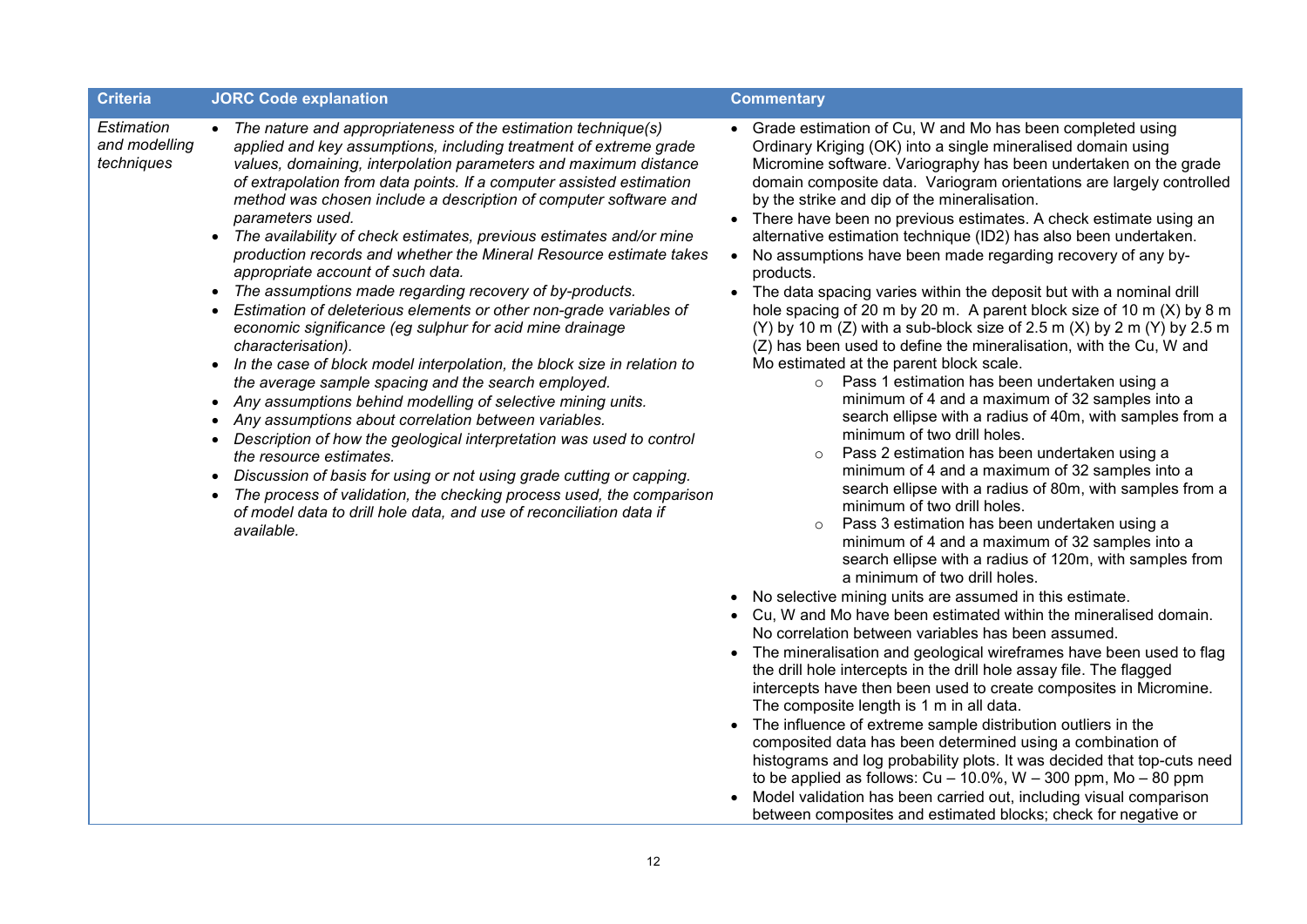| <b>Criteria</b>                              | <b>JORC Code explanation</b>                                                                                                                                                                                                                                                                                                                                                                                                                                                                                                                                                                                                                                                                            | <b>Commentary</b>                                                                                                                                                                                                                                                                      |
|----------------------------------------------|---------------------------------------------------------------------------------------------------------------------------------------------------------------------------------------------------------------------------------------------------------------------------------------------------------------------------------------------------------------------------------------------------------------------------------------------------------------------------------------------------------------------------------------------------------------------------------------------------------------------------------------------------------------------------------------------------------|----------------------------------------------------------------------------------------------------------------------------------------------------------------------------------------------------------------------------------------------------------------------------------------|
|                                              |                                                                                                                                                                                                                                                                                                                                                                                                                                                                                                                                                                                                                                                                                                         | absent grades; statistical comparison against the input drill hole data<br>and graphical plots.                                                                                                                                                                                        |
| Moisture                                     | Whether the tonnages are estimated on a dry basis or with natural<br>moisture, and the method of determination of the moisture content.                                                                                                                                                                                                                                                                                                                                                                                                                                                                                                                                                                 | • The tonnes have been estimated on a dry basis.                                                                                                                                                                                                                                       |
| Cut-off<br>parameters                        | The basis of the adopted cut-off grade(s) or quality parameters<br>applied.                                                                                                                                                                                                                                                                                                                                                                                                                                                                                                                                                                                                                             | For the reporting of the Mineral Resource Estimate, a 0.2% Cu cut-off<br>has been used after consultation with Thor.                                                                                                                                                                   |
| Mining factors<br>or<br>assumptions          | Assumptions made regarding possible mining methods, minimum<br>$\bullet$<br>mining dimensions and internal (or, if applicable, external) mining<br>dilution. It is always necessary as part of the process of determining<br>reasonable prospects for eventual economic extraction to consider<br>potential mining methods, but the assumptions made regarding<br>mining methods and parameters when estimating Mineral Resources<br>may not always be rigorous. Where this is the case, this should be<br>reported with an explanation of the basis of the mining assumptions<br>made.                                                                                                                 | It has been assumed that the traditional open cut mining method of<br>drill, blast, load and haul will be used.<br>No other assumptions have been made at this time.                                                                                                                   |
| Metallurgical<br>factors or<br>assumptions   | The basis for assumptions or predictions regarding metallurgical<br>$\bullet$<br>amenability. It is always necessary as part of the process of<br>determining reasonable prospects for eventual economic extraction to<br>consider potential metallurgical methods, but the assumptions<br>regarding metallurgical treatment processes and parameters made<br>when reporting Mineral Resources may not always be rigorous.<br>Where this is the case, this should be reported with an explanation of<br>the basis of the metallurgical assumptions made.                                                                                                                                                | No metallurgical recoveries have been applied.<br>It is assumed that processing would be undertaken at the proposed<br>nearby processing facility at Thor's Molyhil project.                                                                                                           |
| Environmen-<br>tal factors or<br>assumptions | Assumptions made regarding possible waste and process residue<br>disposal options. It is always necessary as part of the process of<br>determining reasonable prospects for eventual economic extraction to<br>consider the potential environmental impacts of the mining and<br>processing operation. While at this stage the determination of<br>potential environmental impacts, particularly for a greenfields project,<br>may not always be well advanced, the status of early consideration of<br>these potential environmental impacts should be reported. Where<br>these aspects have not been considered this should be reported with<br>an explanation of the environmental assumptions made. | • No environmental assumptions have been made during the MRE.                                                                                                                                                                                                                          |
| <b>Bulk density</b>                          | Whether assumed or determined. If assumed, the basis for the<br>assumptions. If determined, the method used, whether wet or dry, the<br>frequency of the measurements, the nature, size and<br>representativeness of the samples.                                                                                                                                                                                                                                                                                                                                                                                                                                                                       | There have been no direct measurements of any drill samples at the<br>Bonya deposit. Therefore, given the relative uncertainties associated<br>with this mineral resource estimate it is appropriate at this stage to<br>assign a general average SG based on mineralisation style and |